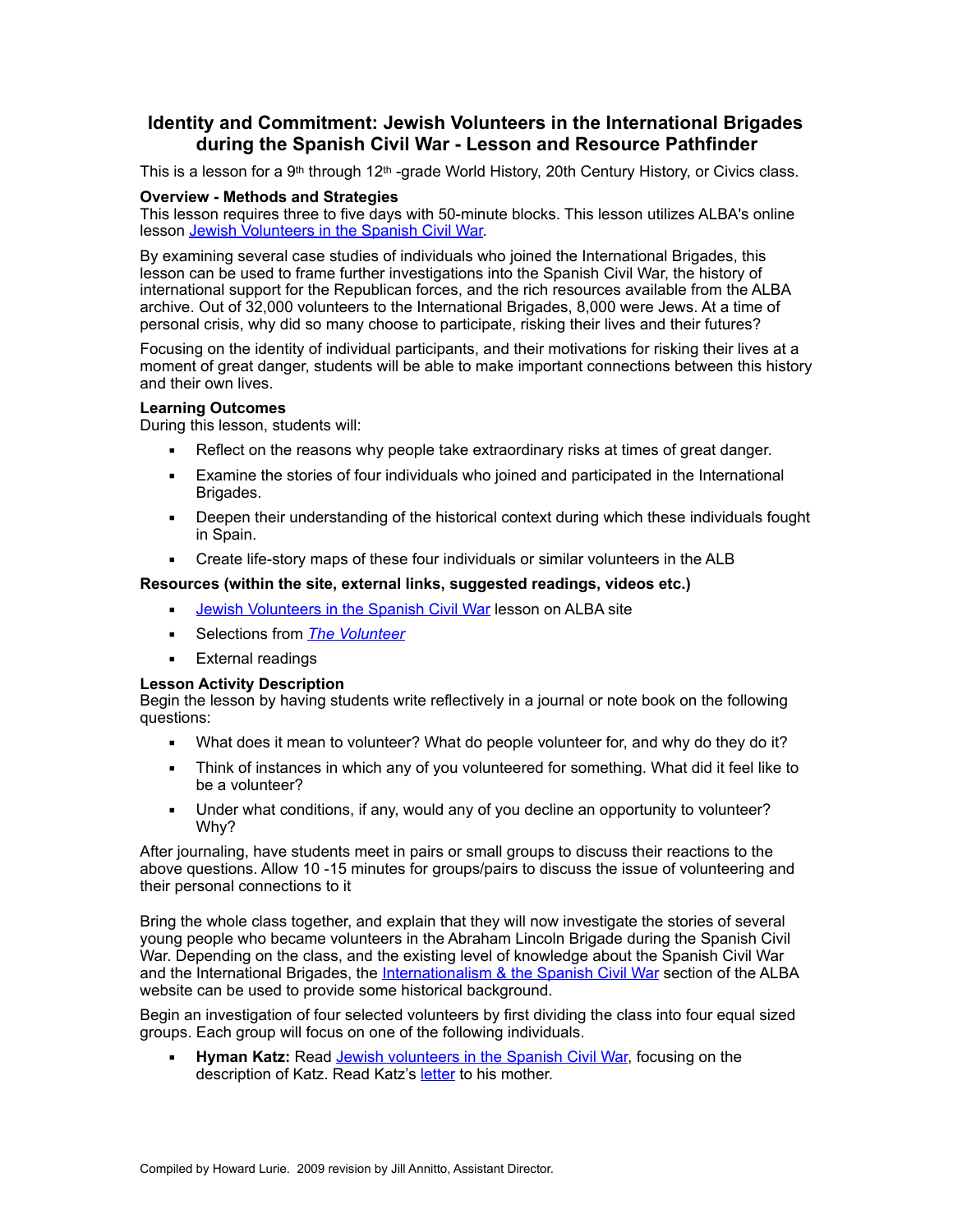- **Ed Balchowsky:** Read [Anti-Semitism in the 1920's and 1930's](http://www.alba-valb.org/resources/lessons/jewish-volunteers-in-the-spanish-civil-war/anti-semitism-in-the-1920s-and-1930s), beginning with a short biography of Balchowsky. Watch his [video.](http://www.lib.usf.edu/ldsu/digitalcollections/S39/video/Balchowsky.ram)
- Al Tanz: Read [Jewish Spanish Civil War Veterans during World War II](http://www.alba-valb.org/resources/lessons/jewish-volunteers-in-the-spanish-civil-war/jewish-spanish-civil-war-veterans-during-world-war-ii). Locate the link for [Tanz](http://www.alba-valb.org/volunteers/al-tanz). Additional information can be found in *The Volunteer*, Volume XXIII, Number 5 (Winter 2001).
- **EXERGIER 19 Yekhiel Shulevitch:** Read [Internationalism & the Spanish Civil War](http://www.alba-valb.org/resources/lessons/jewish-volunteers-in-the-spanish-civil-war/internationalism-the-spanish-civil-war) for background. Watch his [video](http://www.lib.usf.edu/ldsu/digitalcollections/S39/video/sulewic.ram).

Each group will examine the existing primary and secondary source materials available for their assigned volunteer. In some cases, there may be less available information than for other volunteers. Working together, each group address the following themes and questions:

- **Origins:** Where was this person from? What was his identity, i.e. how might he have perceived himself, and how might others have perceived him? How might these questions of identity have influenced his decision to join the International Brigades?
- **Motivations:** From what you can find out about this person, why do you think he volunteered for the International Brigades? What risks did he take by doing so?
- **Experiences:** What happened to this person during the war? How did these experiences change his self-image, as well as his outlook on society and politics?
- **EXED** Additionally, each team should generate a list questions they have regarding their person's experiences and his motivations for joining the International Brigades

Introduce the idea of a "life map" to students by asking them to consider how the paths of their own lives can be described graphically as a map or journey. Invite a student to volunteer to sketch his or her own life map for the whole class, or construct your own and present it to students.

As a concluding activity, students will create a life map for one of the individuals explored in this lesson. Students could either collaborate on the person they studied, or be divided into pairs to explore the lives of individuals studied by other student groups. Alternatively, individual students could construct life maps for individuals referenced elsewhere in the ALBA site.

Students, using paper and markers, draw out the journey of their selected person, starting with birth showing the significant people, events, experiences, etc. of their life. Have students revisit these questions:

- **Origins:** Where was this person from? What was his identity, i.e. how might he have perceived himself, and how might others have perceived him? How might these questions of identity have influenced his decision to join the International Brigades?
- **Motivations:** From what you can find out about this person, why do you think he volunteered for the International Brigades? What risks did he take by doing so?
- **Experiences:** What happened to this person during the war? How did these experiences change his self-image, as well as his outlook on society and politics?
- **EXED** Additionally, each team should generate a list questions they have regarding their person's experiences and his motivations for joining the International Brigades

As a group, pair or individuals, students will present their completed life maps, projecting images, text and video resources from the ALBA site. The focus of these presentations should be to revisit the initial questions regarding motivations people have for volunteering.

## **Suggestions for follow-up activities**

This lesson can be followed by a variety of activities to deepen student understanding both the historical context of the Spanish Civil War and the individual motivations people have for participating situations similar to the International Brigades.